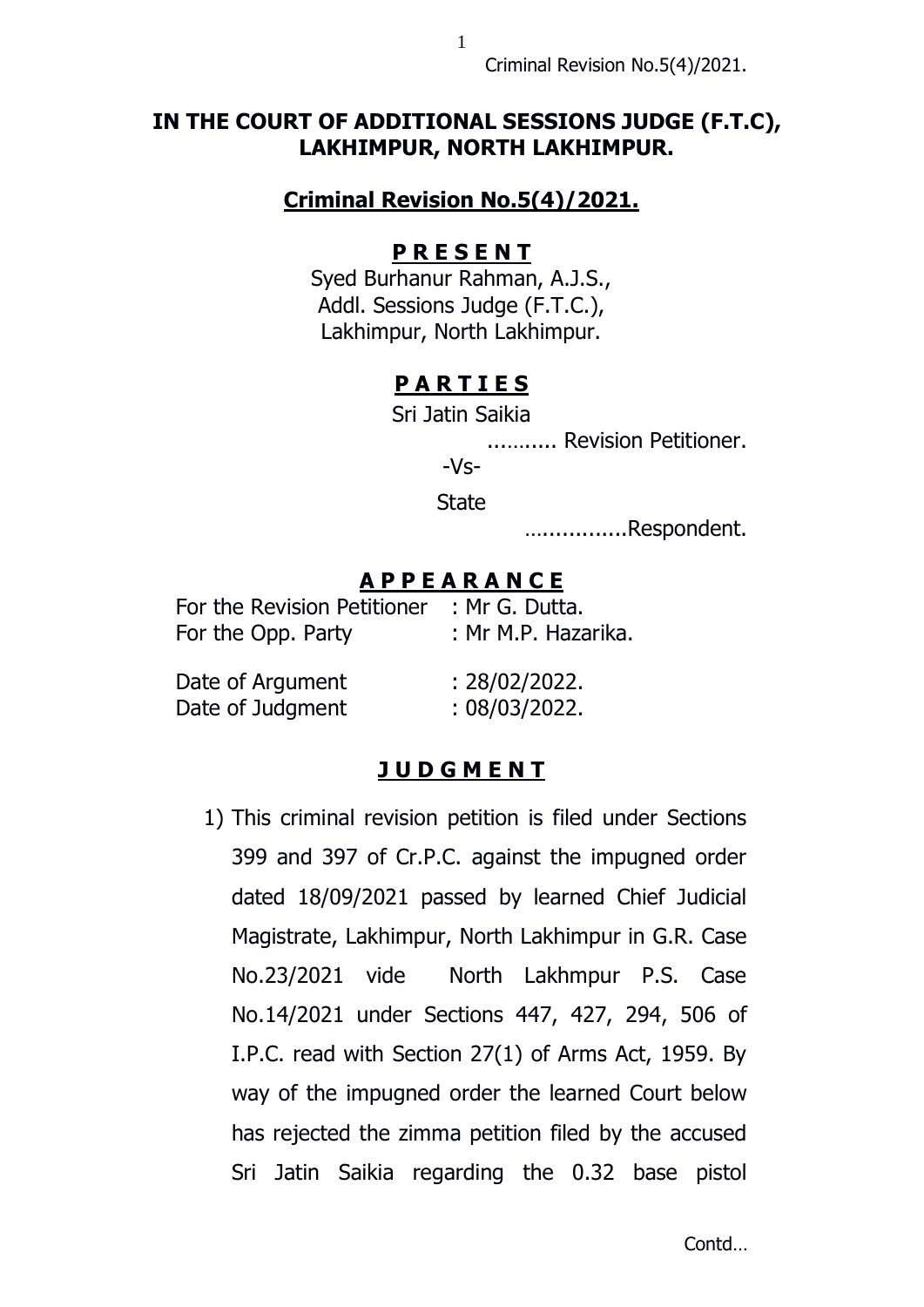No.190211132 made by G.S.F., Indian Ordinance Factory and the accused claimed to be the owner of the licence bearing no.UIN 041201002332882019 issued by the learned District Magistrate, Lakhimpur, North Lakhimpur and valid upto 24/07/22.

- 2) In the instant revision petition the ground taken by the revision petitioner is that the learned Court below did not respond the engaged counsel's submission to call for the upto date report from the concerned investigating officer of the case and directly rejected the zimma petition filed by the revision petitioner/accused. Further it is stated that the said impugned order was passed on surmises and conjectures and it is also stated as the ground that the accused is actually a Branch Manager of Shriram Transport Finance Co. Ltd. and in the year 2012 because of a robbery one of his colleagues was killed. Petitioner has also got threatened from the various unknown person demanding money from him. Regarding that an F.I.R. is also lodged bearing North Lakhimpur P.S. 338/2017 dated 01/04/2017. Currently the petitioner is working as Regional Collection In-charge of Shriram Transport Finance Co. Ltd and his responsibility is of loan recovery functions of upper Assam region.
- 3) Learned A.P.P. has forcefully objected the submission made by the revision petitioner. Learned counsel has submitted that giving zimma to the revision

2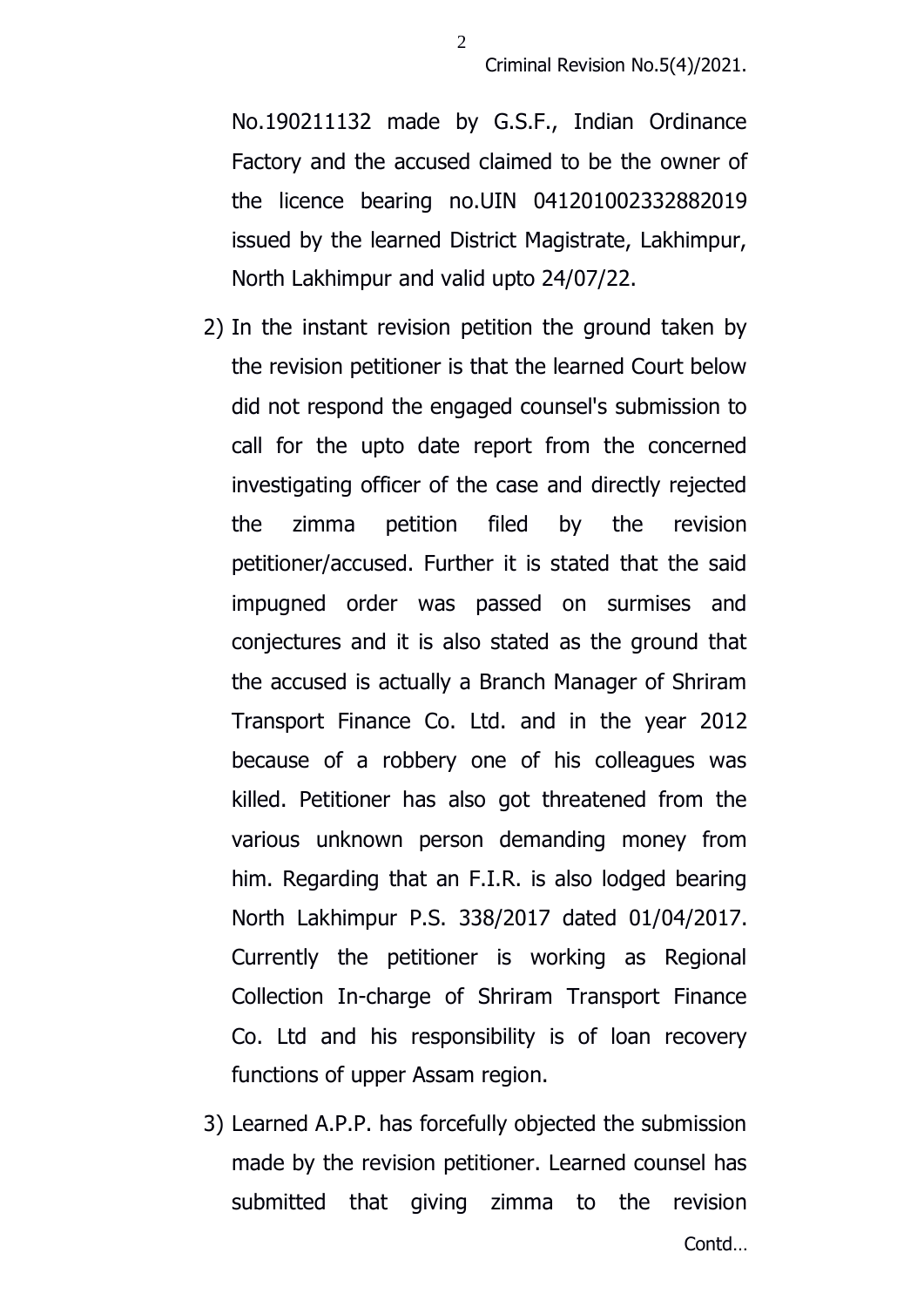petitioner/accused may lead to many more such incidents as he is a trigger happy person and may create law and order situation. This Court vide order dated 05/10/2021 called a report from the Office of the Hon'ble District Magistrate, Lakhimpur regarding the status of the said pistol as the concerned I.O. has prayed for cancellation of licence of the same.

3

- 4) Learned Additional District Magistrate, Lakhimpur, North Lakhimpur has communicated to this Court that he had sought the views and comments in connection with the cancellation/suspension of the arms licence vide Letter No.LGA.12/2019/51 dated 29/01/2022 from the Superintendent of Police, Lakhimpur, North Lakhimpur. However, no such views or comments were received by the Office of Superintendent of Police, Lakhimpur, North Lakhimpur. Accordingly, this Court has directed the Superintendent of Police, Lakhimpur, North Lakhimpur to furnish a report regarding the status of cancellation/suspension of the licence of the said pistol which is otherwise valid upto 24/07/22.
- 5) This Court has received a report from the Superintendent of Police, Lakhimpur, North Lakhimpur vide Memo No.DSB/NL/ARMS License/2022/237 dated 18/02/2022, wherein it is categorically prayed for the cancellation of the Arms Licence No. UIN 041201002332882019 issued against the present revision petitioner/accused Sri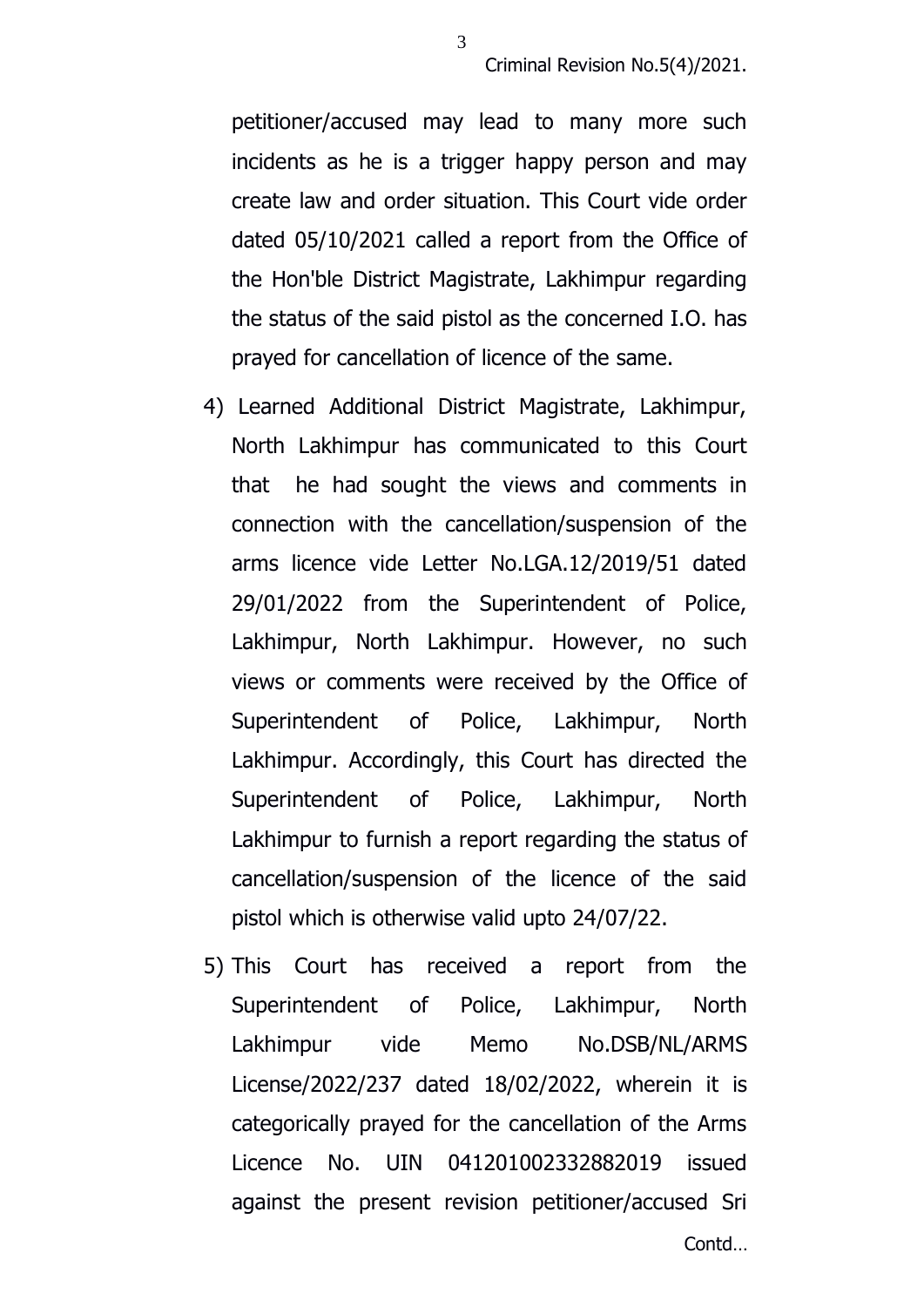Criminal Revision No.5(4)/2021.

Jatin Saikia. In the said communication it is also mentioned that there is every possibility that in future the licence holder Sri Jatin Saikia may endanger the life and property of his neighbors if he is allowed to keep his licensed pistol in his possession and he is also likely to target complainant or her family members.

- 6) Although for the disposal of the instant revision petition there is no requirement of any fresh material/document but to satisfy the conscience of the Court, I have also perused the present status regarding the cancellation/suspension of the said pistol of the revision petitioner/accused.
- 7) Considering the matter in entirety and also after the perusal of the material available on record, this Court is of the considered view that there is no infirmity in the order passed by the learned Chief Judicial Magistrate, Lakhimpur, North Lakhimpur regarding the rejection of zimma petition filed by the present revision petitioner/accused. Accordingly, the instant revision petition is hereby **dismissed** as the same is devoid of any merit.
- 8) Disposed of.
- 9) Send back the learned trial Court record with a copy of the Court Judgment immediately.